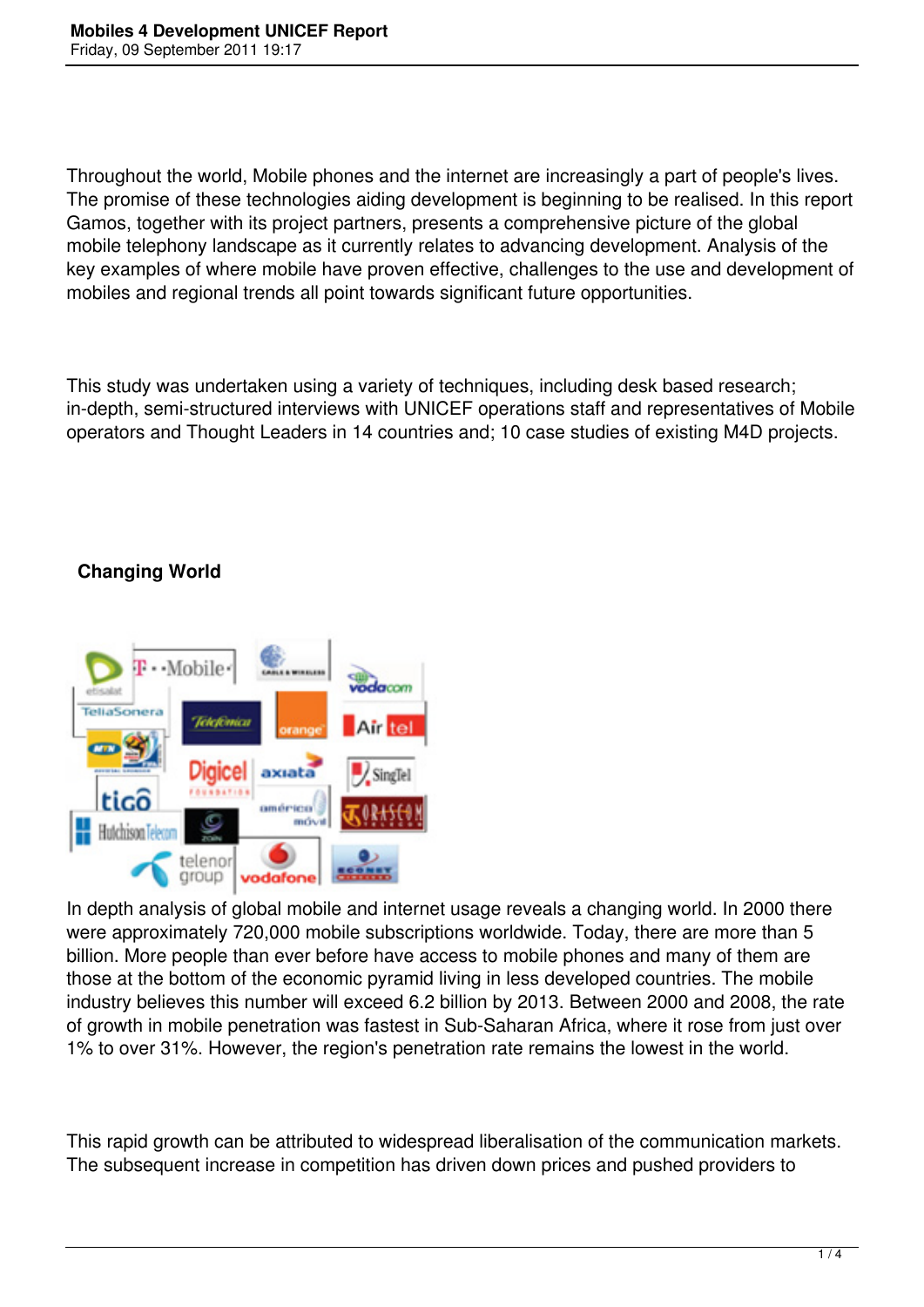expand their operations in search of new markets. This has resulted in the rapid extension of mobile networks, falling prices of services and mobile handsets, and innovative business models that have reduced operators' capital and operating expenditure. This has been complimented by huge investments in mobile network infrastructure, the increased flexibility of prepaid mobile services and the falling price of handsets. By 2015 only 4.4% of the world's population will live in the "coverage gap", outside of mobile network coverage. The implication being that M4D technology and initiatives have the potential to impact many of the world's poor.

#### **M4D Landscape**

After firmly establishing the expediency of using mobile technology to achieve development goals through economic and social indicators this report goes onto asses the M4D landscape. Analysis of the M4D landscape reveals a variety of stakeholders. There are increasing numbers of mobile-based projects, and donors such as the World Bank, infoDev and the Bill and Melinda Gates Foundation continue to invest in M4D.

There is evidence that governments are interested in using mobiles as service providers, yet active projects in developing countries remain few. Most cases are found in Asia, where concepts have been proven, and more mature mobile markets are seeking new revenue streams. The Philippines Department of Agriculture, for example, developed a service that gives farmers advice about fertiliser use via the mobile phone.

Impetus has also come from mobile operators who have or intend to develop services with a development impact that also represent a return on investment – M4D that is revenue generating and saleable. Operators are willing to contribute to development goals, but only by "doing business as usual". Common themes in business strategies of regional operators include network extension into rural areas, network upgrading (focused on urban areas), innovative applications, content, and services and, a focus on youth.

However, up to this point, mobile operators have tended to support M4D through concessions such as free or subsidized SMS tariffs, which have been negotiated as part of Corporate Social Responsibility programmes. These are typically seen to be poorly resourced and integrated and not utilising the latest technology.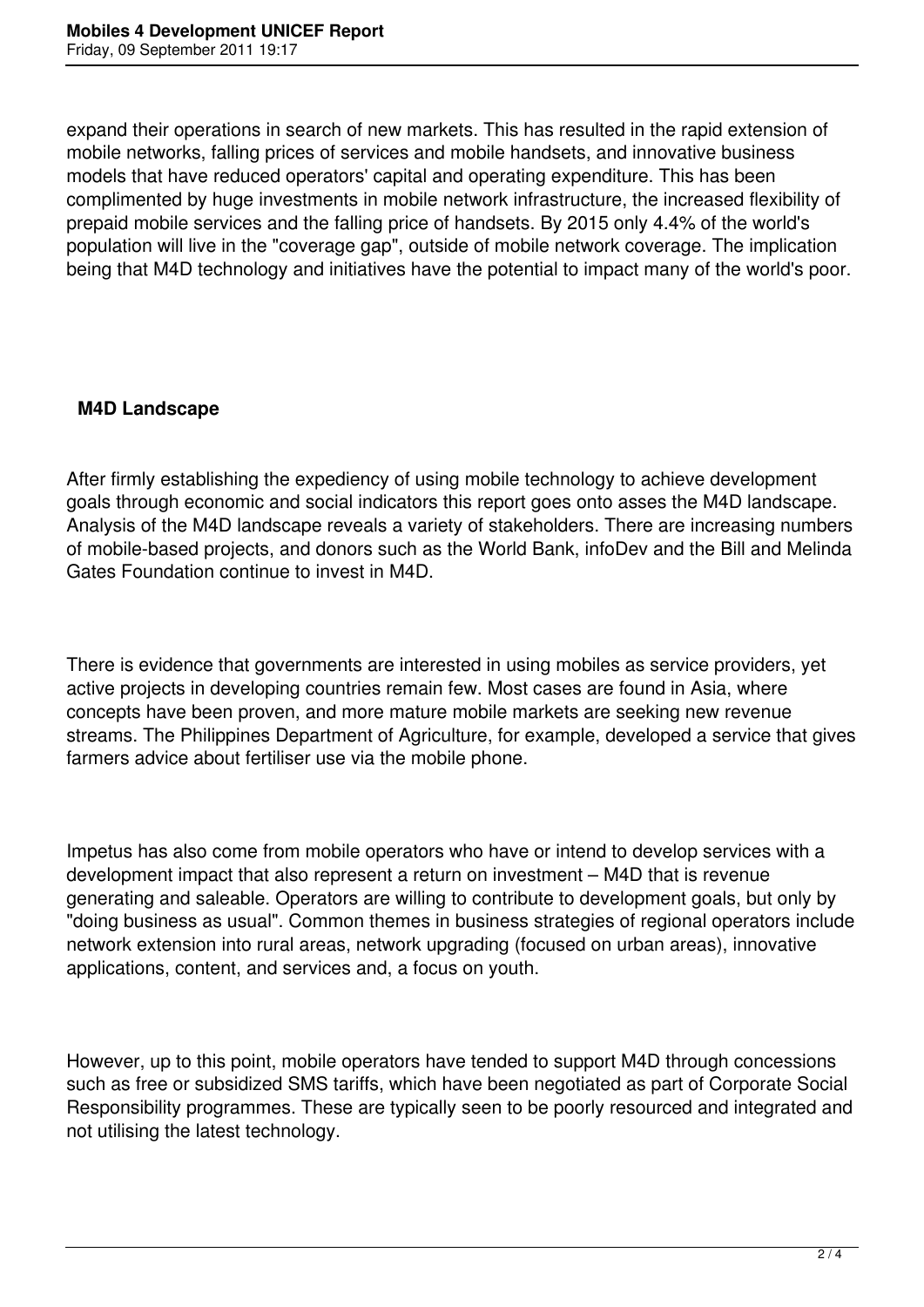This report further analyses the role that project partnerships play in successfully establishing M4D initiatives. The role of the lead partner is seen to be extremely important as they usually have the vision and drive to draw the other partners together and bring ideas to fruition

Interviews with UNICEF staff in 11 country offices highlighted 41 examples of the use of mobiles in their programmes. The projects reflect a growing awareness of RapidSMS, mostly used for health-related applications involving the exchange of data via SMS. Other innovative ideas included the integration of mobiles with social media, and the use of mobile payments platforms as part of social protection programmes.

This study includes further information highly pertinent to the M4D landscape including analysis of the most popular mobile services in the case study countries and a comprehensive list of organisations working in the M4D space.

### **Success Stories**

From the 14 countries chosen for this study health, socioeconomic development, and agriculture were seen to be the most common sectors for investment. Examples from the report include:

 - M-PESA, launched by Safaricom in 2007, has given 6.5 million Kenyans, most of whom were unbanked, access to financial services for the first time.

 - The Sri Lankan provider Dialog has worked with the Disaster and Emergency Warning Network to develop an early warning system. Mobiles are used to disseminate emergency information and advice to reduce exposure to hazards.

 - The Jokko Initiative, a UNICEF programme in Senegal developed in collaboration with Tostan, an NGO focused on community empowerment. Jokko has been successful in teaching women, teachers, community health workers, and other Senegalese villagers basic literacy and SMS skills.

 $\Box$ 

### **Moving M4D Forward**

This report paints a picture of M4D being at a crucial stage with greater investment and exposure needed to realise its huge potential. Of the 14 countries studied in depth Uganda had